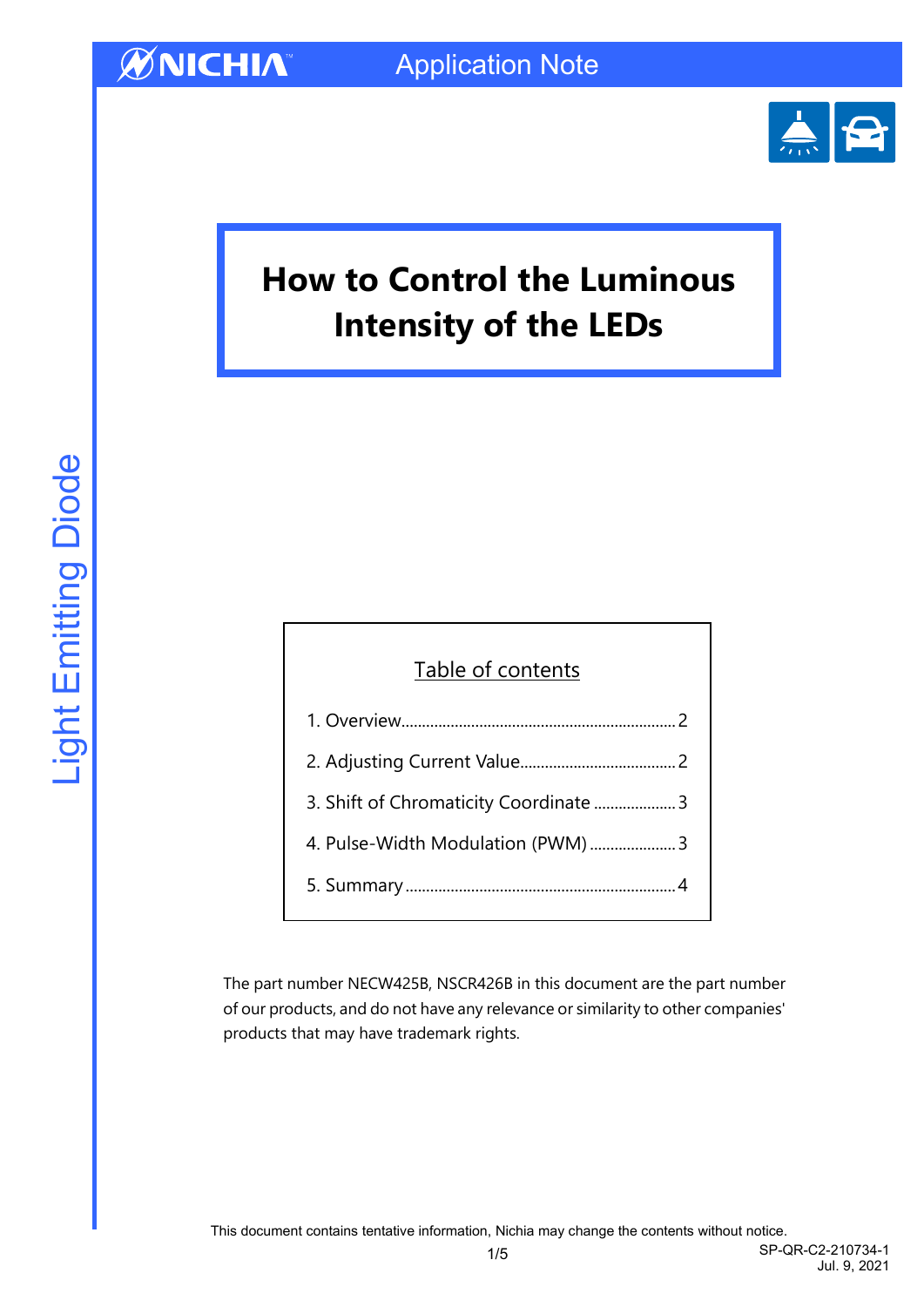#### <span id="page-1-0"></span>**1. Overview**

It is very important to control the luminous intensity of LED depending on the application.

This note explains two methods of controlling luminous intensity with Nichia LEDs by:

- 1) Adjusting current value
- 2) Pulse-width modulation (PWM)

### <span id="page-1-1"></span>**2. Adjusting Current Value**

Changing the current supply to the LED can directly control the luminous intensity as shown by the graph below.



Figure 1. Forward Current vs. Relative Luminosity of NECW425B and NSCR426B

i) Please refer to Figure 1 for NECW425B.

a) The Figure 1 shows:

 $I_F = 10$ mA : Relative Luminosity (a.u.) 1.0

 $I_F = 20 \text{mA}$ : Relative Luminosity (a.u.) 1.7

 $I_F = 50$ mA : Relative Luminosity (a.u.) 3.3

The luminous intensity is directly related to the current.

b) Also the Figure 1 shows:

The intensity of NECW425B is not a linear function of current.

The intensity of NSCR426B is a linear function of current.

This is because of the characteristic difference in blue<sup>1</sup> and red chip.

Table.1 shows luminous intensity rank table of NECW425B.

#### Table 1. Luminous Intensity of NECW425B (Ta=25°IF=10mA)

|      | <b>Rank</b> |      |                   |
|------|-------------|------|-------------------|
|      |             |      |                   |
| Typ. | Typ.        | Typ. |                   |
| 175  | 250         | 350  | [Uni <sup>-</sup> |

t:mcd]

<sup>&</sup>lt;sup>1</sup>: White LEDs contain blue chip.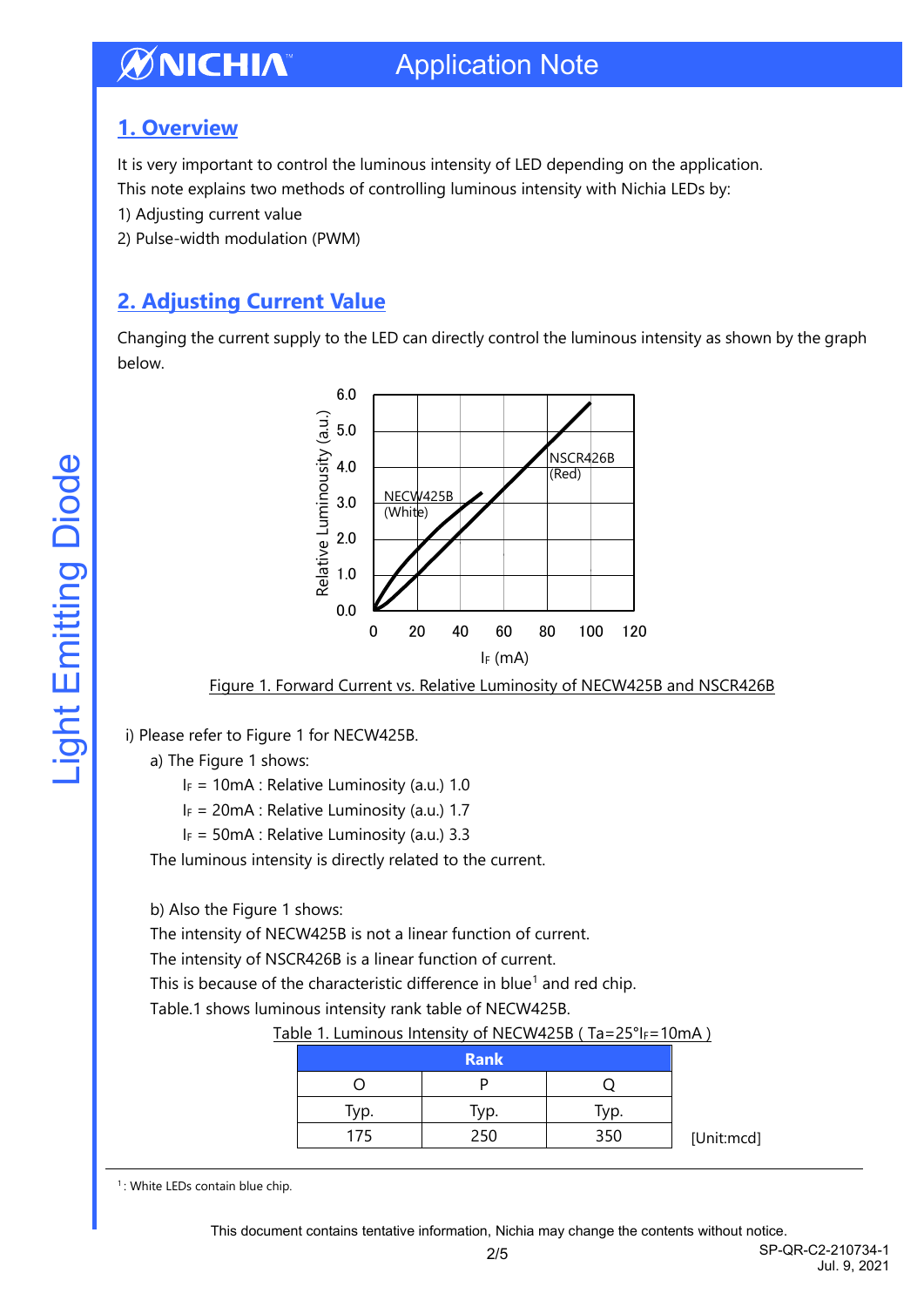As for rank P, the luminous intensity is 250mcd at 10mA.

The following is derived from 2-i)-a),

20mA 250mcd x 1 = 425mcd

50mA 250mcd x 3.3 = 825mcd

### <span id="page-2-0"></span>**3. Shift of Chromaticity Coordinate**

Although the luminous intensity can be controlled by changing forward current, the change in forward current will also change the color of the LED.

Figure 2 shows: the chromaticity coordinate changes according to the change in forward current. (1mA-50mA)



#### <span id="page-2-1"></span>**4. Pulse-Width Modulation (PWM)**

As explained in 3, luminous intensity can be modified by controlling the current to the LED. However, this causes the color of the LED to shift. This section explains how to change luminous intensity without changing the color of the LED.

The Figure 3 shows the examples of a circuit with a "switch" which opens and closes the circuit. Essentially, turning the LED is on and off. As we understand from motion pictures, the human eye has a limit of 60 frames per second. By increasing the frequency to 100 frames per second, you can deceive the eye into believing a pulsing light source is constantly on.

Additionally, by modulating the amount of time "on" and "off", the luminous intensity can be controlled. To increase intensity one must increase the time "on". To decrease intensity one must decrease the time "on". Please refer to Fig.4:

Figure 4 shows the relation between current value and time.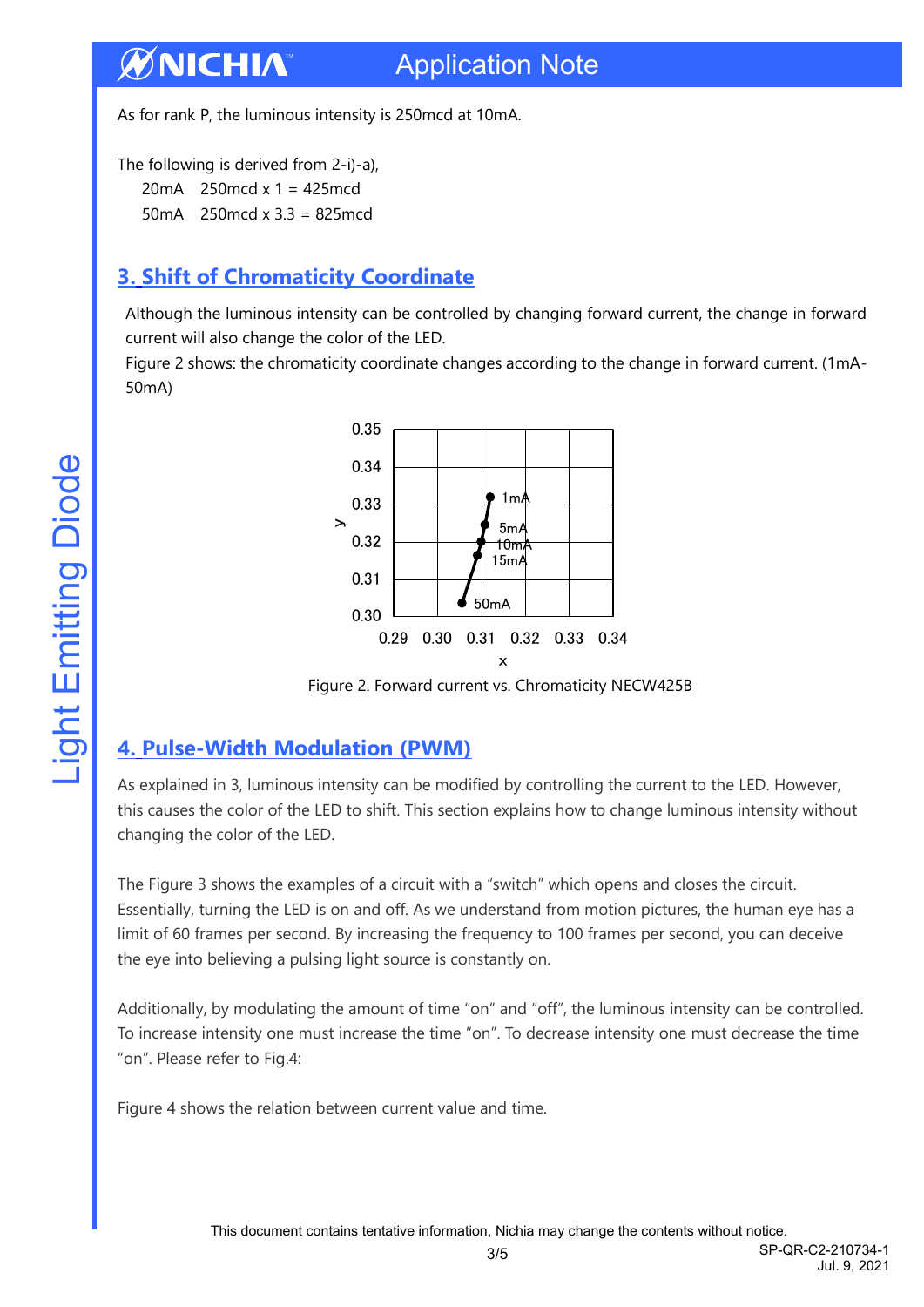### Application Note



The shaded portion shows the time period of "on." The color of the LED is not changed because the current value is constant. One cycle is composed of one "on" and one "off" time period. The period of time that the current flows in one cycle is called a pulse width. Duty ratio refers to the ratio of pulse width in one cycle. Figure 4 shows: 60/100 (60%) of duty ratio.

#### <span id="page-3-0"></span>**5. Summary**

There are current value and pulse-width as a method of controlling Luminous Intensity of LED. It is necessary to use it properly according to the purpose.